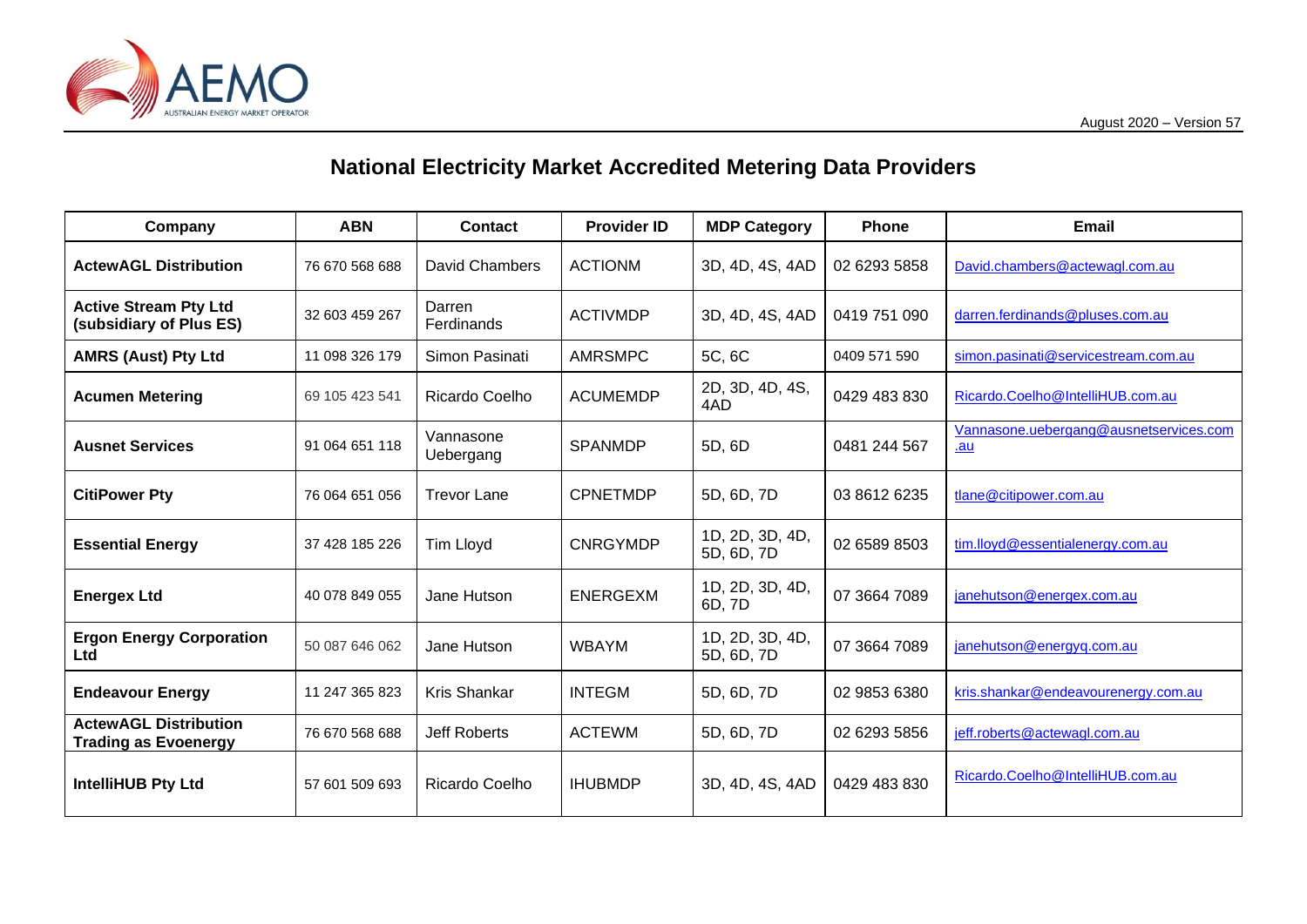

August 2020 – Version 57

| Jemena Asset Management<br><b>Pty Ltd</b>                     | 86 009 641 187 | Mohan<br>Kuppusamy     | <b>AGILITYM</b> | 5D, 6D                                    | 03 8873 7282 | mohanraj.kuppusamy@jemena.com.au       |
|---------------------------------------------------------------|----------------|------------------------|-----------------|-------------------------------------------|--------------|----------------------------------------|
| <b>Jemena Electricity Networks</b><br>(Vic) Limited           | 82 064 651 083 | Mohan<br>Kuppusamy     | <b>JENMDP</b>   | 6D, 5D                                    | 03 8873 7282 | mohanraj.kuppusamy@jemena.com.au       |
| <b>Metering Dynamics Pty Ltd</b>                              | 58 087 082 764 | Jonathan Briggs        | <b>MDYMDP</b>   | 1D, 2D, 3D, 4D,<br>4S, 4AD                | 07 3851 6067 | jonathanbriggs@meteringdynamics.com.au |
| <b>Metropolis Metering</b><br><b>Services Pty Ltd</b>         | 53 116 717 321 | Phil O'Brien           | <b>CNTURION</b> | 3D, 4D, 4S, 4AD                           | 03 9024 7427 | phil.obrien@metropolis.net.au          |
| <b>Plus ES</b>                                                | 30 179 420 673 | <b>Sharon Williams</b> | <b>TCAUSTM</b>  | 1D, 2D, 3D, 4D,<br>5D, 6D, 7D, 4S,<br>4AD | 02 4951 9534 | sharon.williams@pluses.com.au          |
| <b>Powercor Australia Ltd</b>                                 | 89 064 651 109 | <b>Trevor Lane</b>     | <b>POWERMDP</b> | 5D, 6D, 7D                                | 03 9683 4218 | tlane@powercor.com.au                  |
| <b>Powermetric Metering Pty</b><br><b>Ltd</b>                 | 89 131 072 707 | <b>Gabriel Clark</b>   | <b>POWMEMDP</b> | 2D, 3D, 4D, 4S,<br>4AD                    | 1800799992   | gclark@powermetric.com.au              |
| <b>SA Power Networks</b>                                      | 13 332 330 749 | <b>Andy Gillis</b>     | <b>ETSAMDP</b>  | 5D, 6D, 7D                                | 08 8404 9488 | andy.gillis@sapowernetworks.com.au     |
| <b>Secure Meters (Australia)</b><br><b>Pty Ltd</b>            | 28 128 484 980 | Lance McMinn           | <b>SECURMDP</b> | 3D, 4D, 4S, 4AD                           | 03 9485 6061 | lance.mcminn@securemeters.com          |
| <b>Mondo Power Pty Ltd</b>                                    | 73 097 962 395 | Michelle Kelman        | <b>GLOBALM</b>  | 1D, 2D, 3D, 4D,<br>4S, 7D                 | 03 9238 6411 | michelle.kelman@mondo.com.au           |
| <b>Skilltech Consulting</b><br><b>Services Pty Ltd</b>        | 14 007 162 647 | Chris Hatzistavrou     | <b>SKILTECH</b> | 5C, 6C                                    | 0410 431 375 | chris.hatzistavrou@skilltech.com.au    |
| <b>Tasmanian Networks Pty Ltd</b><br>(trading as TasNetworks) | 24 167 357 299 | <b>Adrian Honey</b>    | <b>AURORAD</b>  | 6D, 7D                                    | 03 6271 6153 | adrian.honey@tasnetworks.com.au        |
| <b>United Energy Distribution</b><br><b>Pty Ltd</b>           | 70 064 651 029 | <b>Trevor Lane</b>     | <b>UEDMDP</b>   | 6D,5D,7D                                  | 0402 292 250 | tlane@powercor.com.au                  |